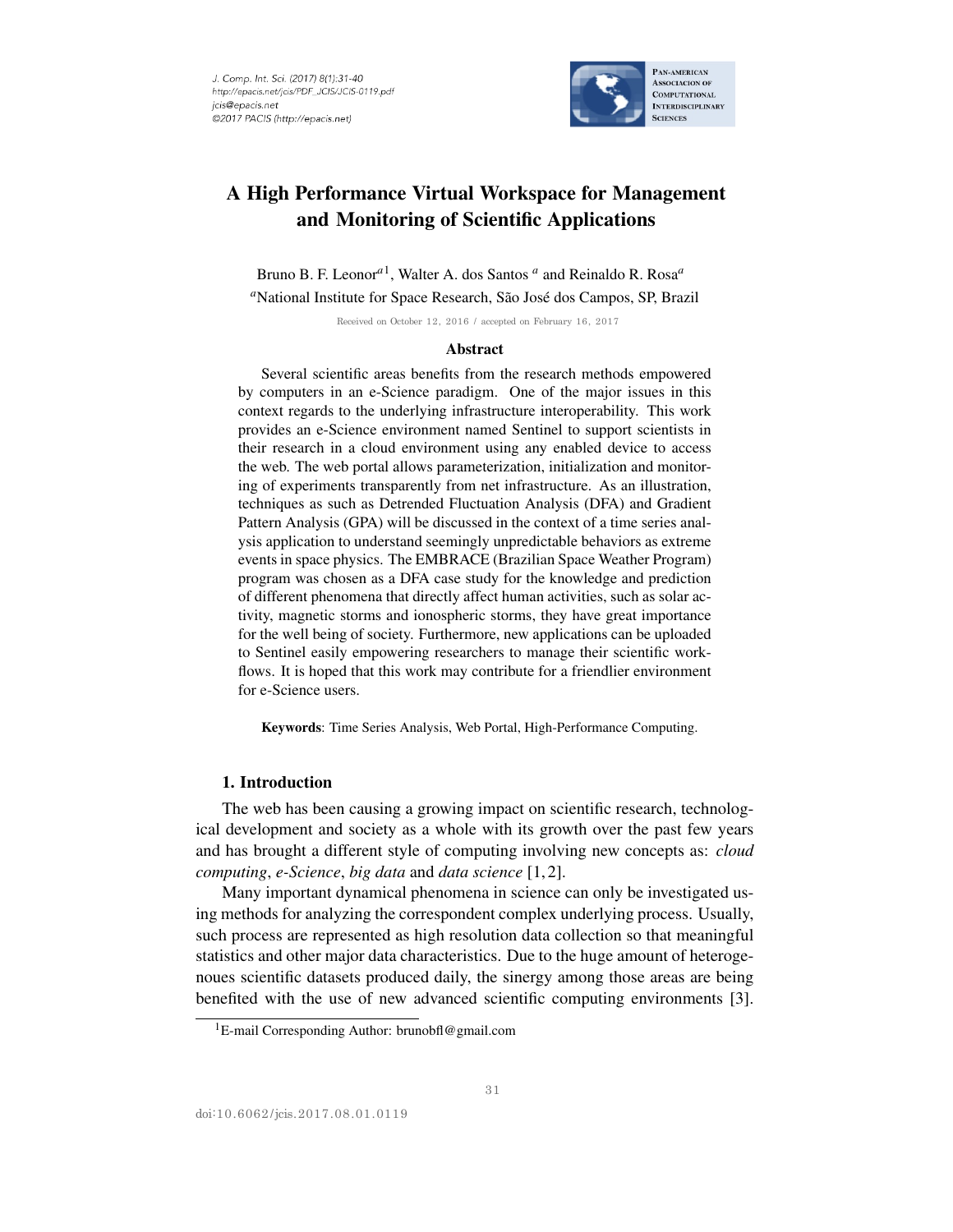This has contributed to the creation of a powerful compound ecosystem of humans and machines that together are able to solve problems that could not be solved alone before. Therefore, this paper presents an innovative e-Science environment named Sentinel to support management and monitoring scientific applications in a cloud environment where scientists can add, parameterize, initialize and monitor their applications transparently using any web-enabled device.

As a case study, the prototyped technique namely Detrended Fluctuation Analysis (DFA) [4, 5] is addressed for analysis of the time series obtained by Brazilian Space Weather Program (EMBRACE) [6], which has been useful for Space Weather forecast [7].

The Space Weather was chosen as a complex phenomena case study for the knowledge, monitoring and prediction of different solar geoeffective process that directly involve a huge variety of data. The term Space Weather refers to conditions on the Sun and in the solar wind, magnetosphere, ionosphere, and thermosphere that can influence the performance and reliability of space-borne and ground-based technological systems and that can affect human life and health [8]. Observation of Space Weather is done both for scientific research and for practical applications [9]. Scientific observation has evolved with the state of knowledge, while applicationrelated observation expanded with the ability to exploit the analysis of such big real-time data and the variety of services potentially offered to the Space Weather area.

Sentinel uses the container's concept to manage the experiments in an isolated environment. A container is the grouping of an application along with its dependencies, which share the host operating system kernel, ie, the machine (virtual or physical) which is running.

Section 2 presents the concept of e-Science. Previous works are shown in Section 3. Section 4 contains a detailed description of the Sentinel framework. In Section 5, we briefly describe the case study data base and shown the practical results. Finally is presented the main concluding remarks.

### 2. Potencial Application on Scientific Workflows

e-Science mainstream are commonly used to describe the development of software services infrastructure to support scientific workflows in which the Sentinel web framework fit in [10]. This enables access to remote facilities, distributed computing resources, information storage in dedicated databases, dissemination and sharing of data, results and knowledge.

Research in e-Science requires joint and multidisciplinary efforts where computer scientists assist researchers from other fields of knowledge to develop their research more quickly and efficiently and, in this partnership, the computer solu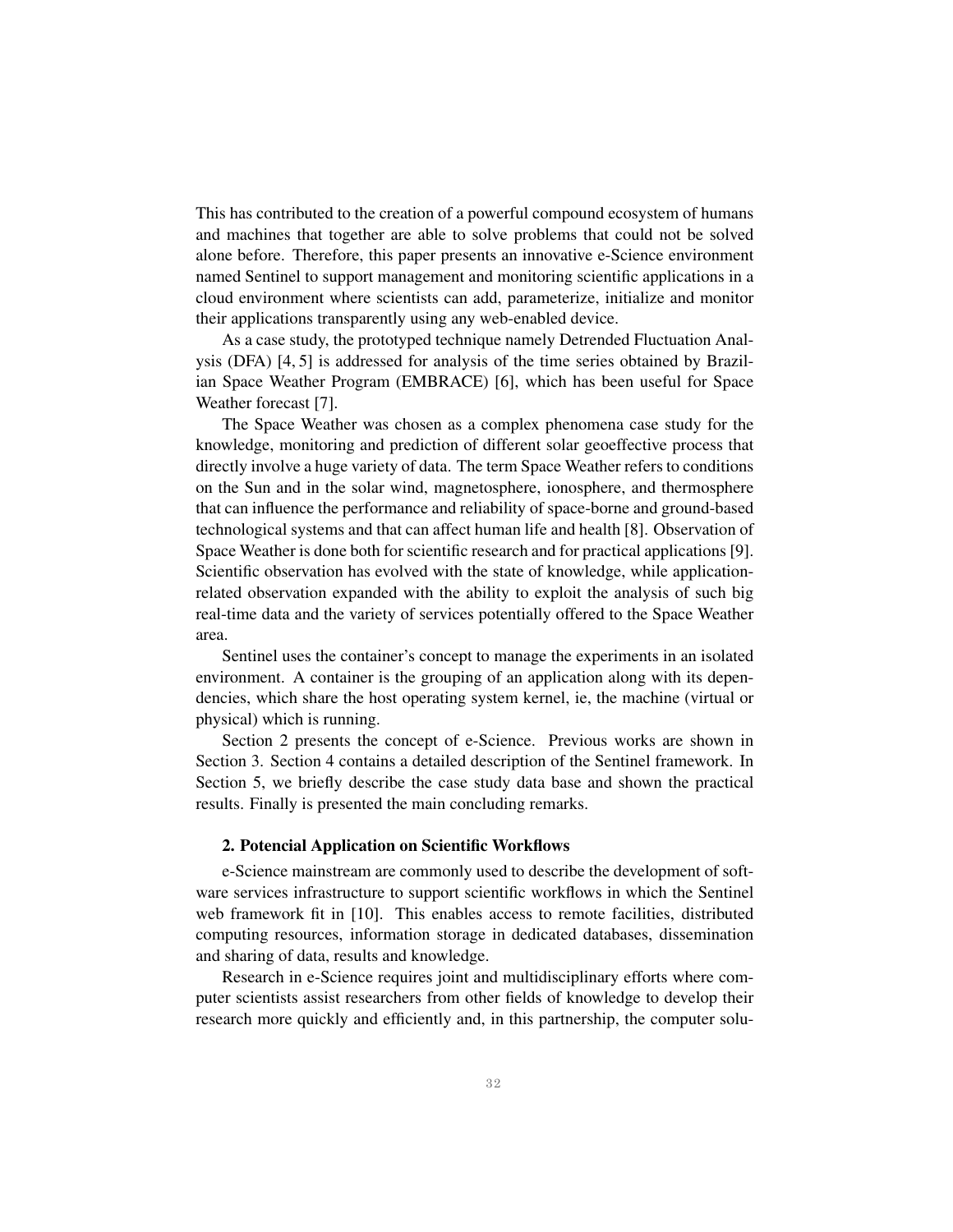tions tend to be made innovative and transformatively [11].

Basically, the e-Science research can be described by the following characteristics [11]: (1) involves collaboration of researchers computing with researchers from other fields of knowledge, and (2) requires the creation of sophisticated computational methods to handle large volumes of data (big data) and/or to perform simulations and programs that require complex computational systems.

The data base from Space Weather observations was chosen as a complex data warehousing for the knowledge, monitoring and prediction of different solar geoeffective process that directly involve a huge variety of data (time series and digital images). The volume of data must be processed several times by different users on different platforms. The workflow of usage involving different applications (analytical tools, such as DFA) should be made optimal use of the cloud and the algorithm (which may distribute threads among the cores of a hybrid HPC architecture).

### 3. Previous Works

Currently there are several scientific portals around the world, which enables the sharing of knowledge generated by projects in their research areas. The vast majority of scientific portals were created to solve specific scientific problems, so have a few and restricted applications.

In Brazil we can highlight the scientific portals offered by SINAPAD (National System of High Performance Processing) that allow the execution of scientific applications on clusters that make up the national system. Currently available gateways are [12]: (1) ACES3, (2) BRAMS, (3) MAC-GRID, (4) DANCE, (5) Dock-Thor, (6) Gaussian, (7) GdfidL, (8) PrimTest, (9 ) Profrager, (10) SPiNMe and (11) TrueRNG.

Other research areas explored by scientific portals are: big data, astrophysics, climate and Earth science, biology and chemistry, among others.

### 4. The Sentinel Virtual Workspace

Sentinel e-Science environment described in this paper allows each researcher to develop their scientific research through any web-enabled device. In their scientific research, each researcher will dispose of a set of tools created by your own as well as take advantage of tools shared by other researchers in your workspace.

There are two ways to researchers to access the portal, either as a "researcher" or "guest". Figure 1 shows the main features offers by Sentinel.

The Sentinel portal allows researchers to concentrate all necessary applications in order to develop their research in a single environment with no knowledge of the computational environment infrastructure. Each researcher will have your own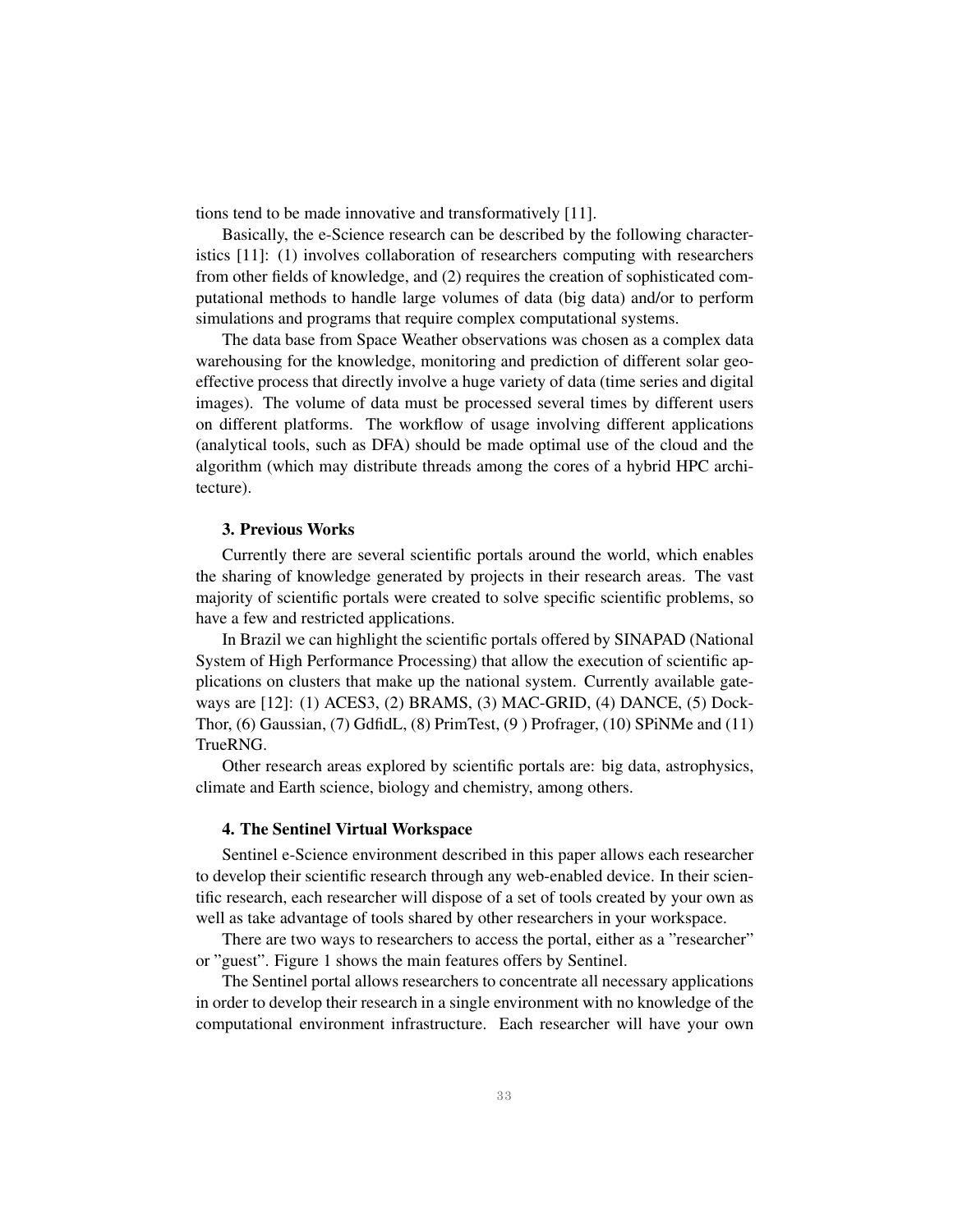

Figure 1 Use case diagram - Main Sentinel's functionalities.

desktop with your set of tools that will be built from the Application Registry interface.

The Sentinel implementation is currently being done using Java [13–15]. The authors believe that this may facilitate future maintenance and improvements in the environment due to the large community of developers.

All data necessary to experiment's run are stored at the MongoBD, a document database that provides high performance, high availability, and automatic scaling [16].

In order to automate the deployment of new applications each one is performed in an isolated and secure environment through the Docker containers [17]. By using containers, resources can be isolated, services restricted, and processes provisioned to have an almost completely private view of the operating system [18].

The Sentinel's workflow is divided in three simple steps as shown in Figure 2.



Figure 2 A typical Sentinel's workflow.

Step 1 - Create Application: In order to have its own set of tools available in your workspace, researchers must first incorporate them into the environment so they can perform their experiments. Therefore, in Application Registry interface the researcher may add all the information necessary for the implementation of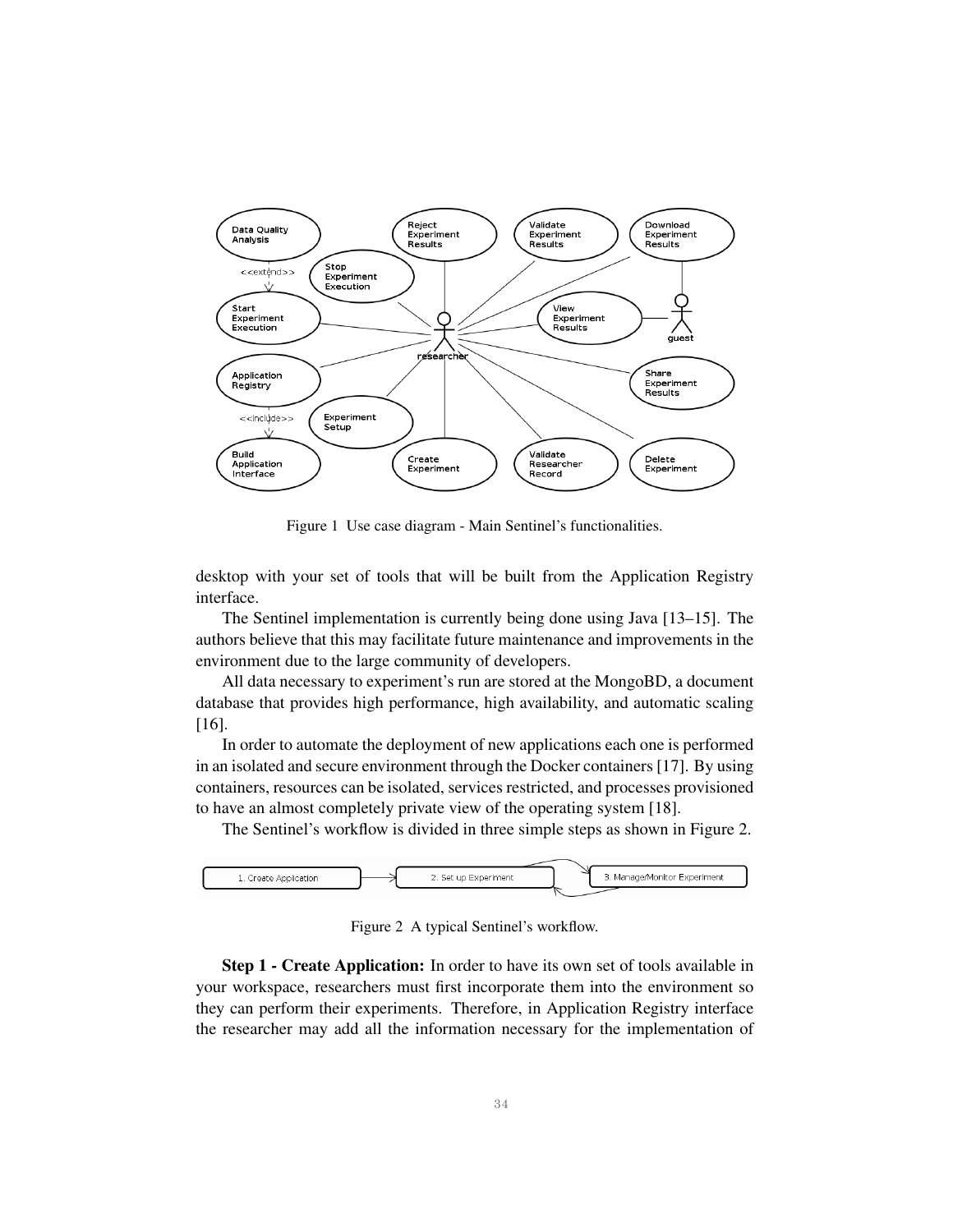application, ranging from the programming language used in the application setting up parameters needed for its execution. This informations are grouped into the tabs File, Variables, Lib and Compiler.

Each registered application may have their visibility set by the researcher to be either public or private. If set as public, other researchers will have access to use it. The File tab is intended for uploading the application source code. The input variables are defined for the application parameterization in the Variables tab. If necessary, the inclusion of some special library may be added to the environment by Lib. The last tab, Compiler, is used to define the application's build parameters within the Sentinel portal environment where the researcher can enter a script to compile and run the application.

Step 2 - Set up Experiment: After registering by the researcher in the environment, the application is ready to run. The "Experiment Setup" interface is created automatically by the framework based on the information entered in the Application Registry interface - Variables tab. The user needs to set the values that will serve as input for the execution of the application.

All the settings created to perform this step are generically called as an experiment.

Step 3 - Experiment Management and Monitoring: The Sentinel Dashboard interface, shown in Figure 3, is where the user can track all experiments.

| sentinel $\equiv$ |            |                  | $\bullet$<br>bruno.leonor   |
|-------------------|------------|------------------|-----------------------------|
| <b>Dashboard</b>  |            |                  | ۰                           |
| ID                | App        | <b>Status</b>    | <b>Actions</b>              |
| RR9RRIDC2C        | <b>DFA</b> | Created          | ◆▶■国〇〇<左自                   |
| 2BMR807U1D        | DFA_2D     | Submitted        | ※▶■国的草崎志自                   |
| MFCZVT3Y41        | <b>DFA</b> | Running          | ※▶■国的皇崎嘉亩                   |
| MRFD6H9XT5        | <b>DFA</b> | Aborted          | <b>O ▶ ■ Ⅲ 〇 〇 &lt; 소 自</b> |
| 4581PC9XDZ        | <b>DFA</b> | Complete         | ◆▶■困 ○ ♀ < ± 自              |
| QSZJ2WKIHO        | DFA_2D     | Suspended        | ◆▶■国 〇〇 << 土自               |
|                   |            |                  |                             |
|                   |            | C 2016 Sentinel. |                             |

Figure 3 The Sentinel Dashboard Interface.

In order to help a researcher to monitor the experiments, Sentinel offers a set of information regarding each experiment, namely: ID (experiment identifier),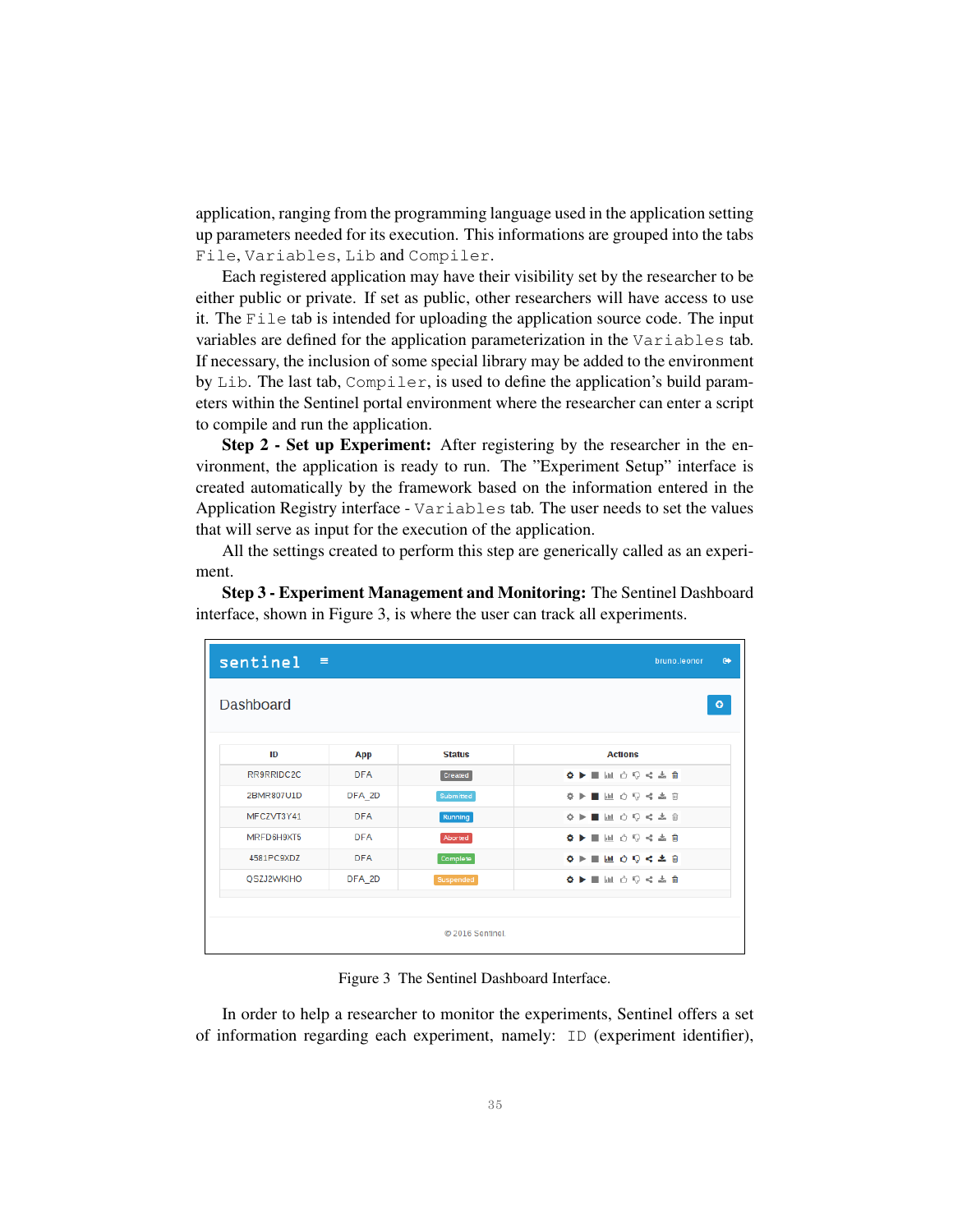App (chosen application), Creation Date<sup>2</sup> (creation date of the experiment), Submission Date<sup>2</sup> (request date for execution), Start Execution<sup>2</sup> (initial date of execution), End Execution<sup>2</sup> (end of the execution date) and Status (current situation of the experiment).

Through the Actions column the researcher can manage each one of experiments with the following commands: Set up Experiment  $(\bullet)$ , Start Execution ( $\bullet$ ), Stop Execution ( $\blacksquare$ ), View Results ( $\blacksquare$ ), Validate Results ( $\lozenge$ ), Reject Results ( $\lozenge$ ), Share Results ( $\leq$ ), Download Results ( $\geq$ ) and Delete an Experiment ( $\stackrel{\frown}{\Box}$ ) and its results.

#### 5. Case Study on Space Weather Monitoring

A case study from Solar Physics is hereafter presented as an example of using the system. To this study, it was used the Total Solar Irradiance (TSI) data from VIRGO/SOHO mission [19] extracted from the dataset file named composite d41 62 1204.dat [20].

The time series, shown in Figure 4, was cutted in windows representing the observations made to each year (from 1978 to 2012), totalizing 35 windows.



Figure 4 Total Solar Irradiance time series cutted into 35 windows.

For analysis of the time series obtained by EMBRACE [6], this work has selected only one well accepted technique as a case study, namely DFA.

The Brazilian Space Weather Program was created in 2007 with the mission to carry out the monitoring, modeling and dissemination of Space Weather information regarding to phenomena research and forecasting of significant effects on the space and on the surface of the Brazilian territory, including impacts on space and ground technological systems [6].

The DFA method was first proposed by [4] to analysis of DNA sequences. DFA was basically designed to reveal long range correlation in non stationary processes [5]. However, DFA can also be regarded as a suitable method to investigate both long-range and short range correlation in non-stationary and stationary systems.

<sup>2</sup>Hidden element in Figure 3 to fit the page layout according to the device resolution used by the researcher.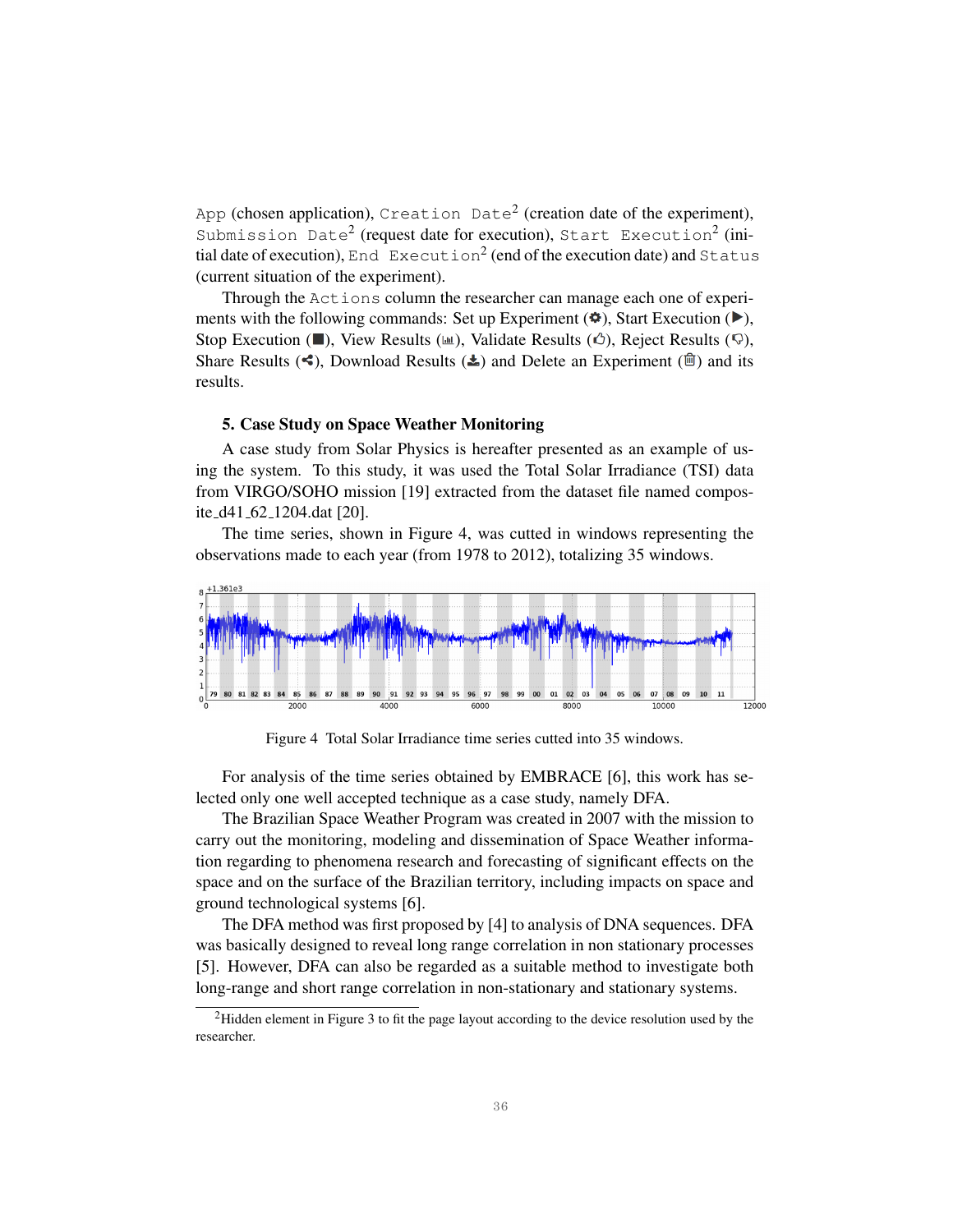The behavior from DFA analysis can be useful in a framework of operational data analysis providing monitoring, alerts and forecasts of solar flares and, possibly, of geomagnetic activity [7].

This case study uses an environment based on AMD A10-4655M APU @ 2.0GHz processor with 6 GB of memory for DFA's execution under two comparative cases. In the first one, the application was executed into a Debian GNU/Linux 8.3 (jessie) x86 64 OS. The second represents the application running in a docker container using Docker version 1.12.1 (build 23cf638) and the same OS of case 1. In case 2 are necessary two extra steps: go up and down the container.

Table 1 shows some Elapsed Time and Computing Throughput (data points processed by seconds) in both case.

| <b>Window</b> | <b>Data Points</b> | <b>Elapsed Time</b> |          | <b>Computing Throughput</b> |                    |
|---------------|--------------------|---------------------|----------|-----------------------------|--------------------|
|               |                    | (Case 1)            | (Case 2) | (Case 1)                    | (Case 2)           |
| 78            | 34                 | 0m1.286s            | 0m1.151s | 26,44                       | $\overline{29,54}$ |
| 79            | 262                | 0m1.318s            | 0m1.377s | 198,79                      | 190,27             |
| 80            | 331                | 0m1.357s            | 0m1.547s | 243,92                      | 213,96             |
| 81            | 274                | 0m1.305s            | 0m1.257s | 209,96                      | 217,98             |
| 82            | 272                | 0m1.299s            | 0m1.718s | 209,39                      | 158,32             |
| 83            | 301                | 0m1.299s            | 0m1.188s | 231,72                      | 253,37             |
| 84            | 347                | 0m1.321s            | 0m1.385s | 262,68                      | 250,54             |
| 85            | 348                | 0m1.302s            | 0m1.430s | 267,28                      | 243,36             |
| 86            | 338                | 0m1.294s            | 0m1.461s | 261,21                      | 231,35             |
| 87            | 340                | 0m1.305s            | 0m1.292s | 260,54                      | 263,16             |
| 88            | 362                | 0m1.327s            | 0m1.475s | 272,80                      | 245,42             |
| 89            | 352                | 0m1.275s            | 0m1.319s | 276,08                      | 266,87             |
| $\cdots$      | $\cdots$           |                     |          |                             |                    |
| 02            | 362                | 0m1.516s            | 0m1.016s | 238,79                      | 356,30             |
| 03            | 363                | 0m1.512s            | 0m1.267s | 240,08                      | 286,50             |
| 04            | 358                | 0m1.516s            | 0m1.631s | 236,15                      | 219,50             |
| 05            | 365                | 0m1.511s            | 0m1.297s | 241,56                      | 281,42             |
| 06            | 365                | 0m1.493s            | 0m1.409s | 244,47                      | 259,05             |
| 07            | 365                | 0m1.488s            | 0m1.561s | 245,30                      | 233,82             |
| 08            | 366                | 0m1.504s            | 0m1.460s | 243,35                      | 250,68             |
| 09            | 365                | 0m1.513s            | 0m1.341s | 241,24                      | 272,18             |
| 10            | 365                | 0m1.512s            | 0m1.407s | 241,40                      | 259,42             |
| 11            | 360                | 0m1.602s            | 0m1.542s | 224,72                      | 233,46             |
| 12            | 88                 | 0m1.465s            | 0m1.521s | 60,07                       | 57,86              |

Table 1: Elapsed Time of execution and Computing Throughput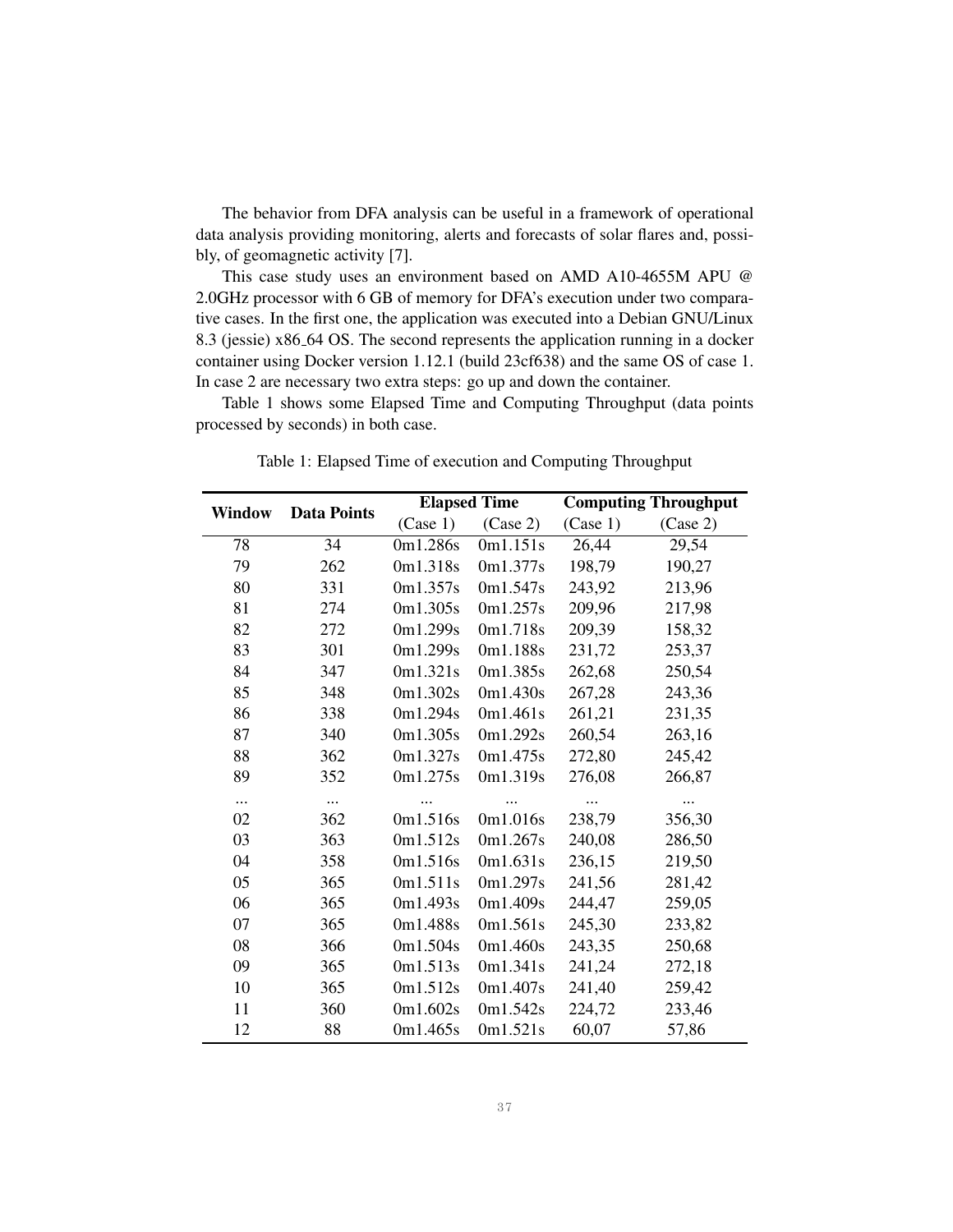Elapsed times of execution for all windows of the time series were plotted in a line chart, Figure 5, to both cases.



Figure 5 Comparative DFA execution time under a Linux desktop vs. a Docker-based cloud environment.

#### Concluding Remarks

This work presented a web framework, named Sentinel, dedicated and suitable for managing e-Science applications for Space Weather purposes. In particular, the EMBRACE Space Weather program was chosen as a domain for the case study for the knowledge and prediction of different phenomena that directly affect human activities, such as solar activity, magnetic storms and ionospheric fluctuations. These topics have great importance for the well-being of society. As a prototype application, the Sentinel framework has been applied for the solar irradiance time series monitoring using DFA.

Since the cloud computing structure is flexible, new techniques and algorithms can be incorporated into the Sentinel portal by scientists and scientific teams. It is important to mention that a module of paramount importance in the system concerns the data quality. This module will be incorporated and discussed in a future paper. The authors expect that this work may contribute to a friendlier and safer environment to e-Science users, where they can gather all their applications used in the development of their research and information technology services.

Future work will incorporate more challenging experiments and algorithms. Some example of applications that can be incorporated to the Sentinel for mutidimensional time series analysis considering big data files and digital images are: PSD (Power Spectral Density) [21], Singularity Spectrum [22], DFA2D (Detrended Fluctuation Analysis 2D) [23], GPA [24], among others.

#### Acknowledgments.

The authors are greatful to the PMOD/WRC, Davos, Switzerland for the dataset provided (composite d41 62 1204.txt) from the VIRGO Experiment on the cooperative ESA/NASA Mission SOHO. The authors would like to thank Vanessa C. Oliveira de Souza for providing the DFA code used in the case study presented. RRR acknowledge financial support from FAPESP through the grant number 2014/11156.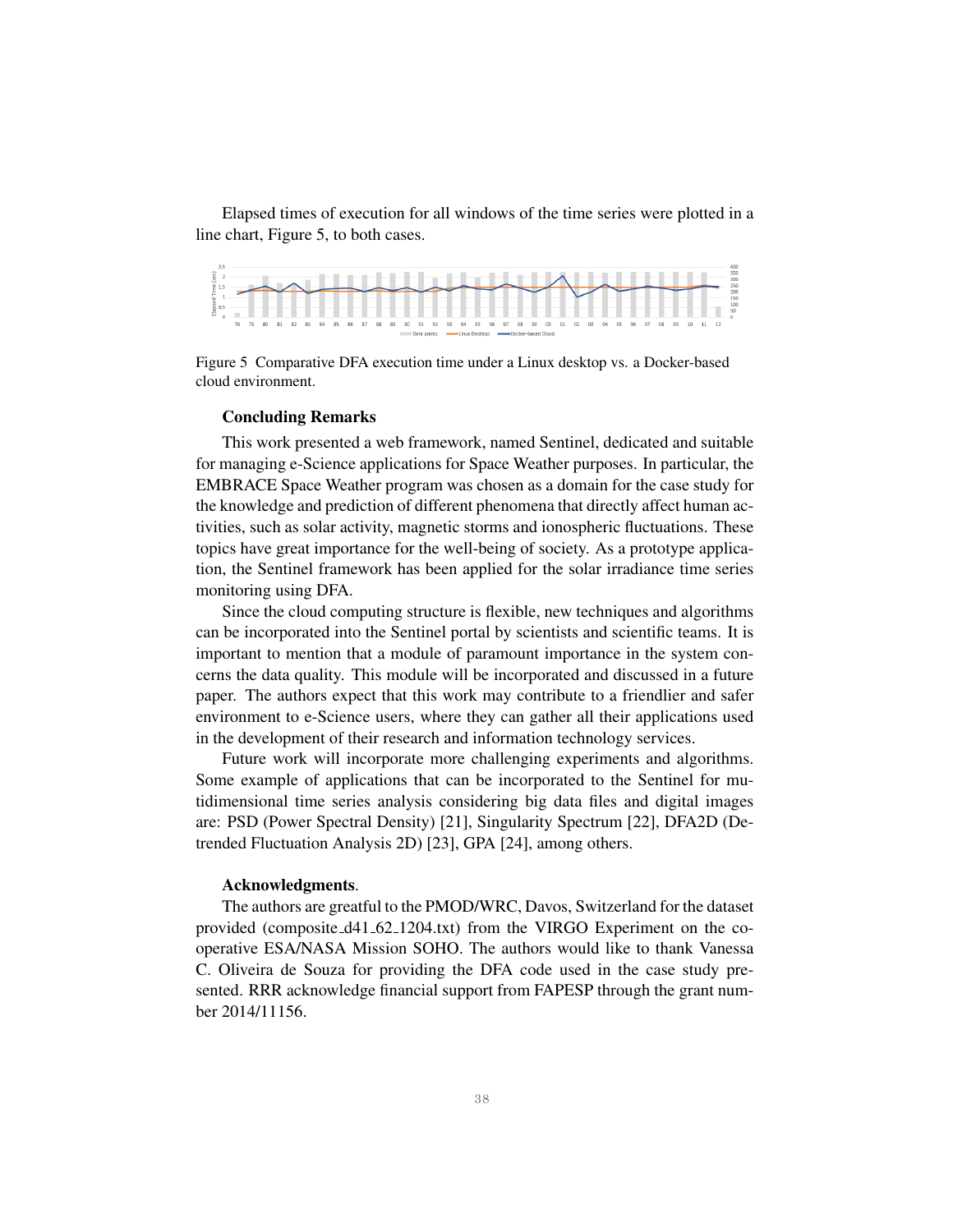## References

- [1] Shadbolt, N., Hall, W., Hendler, J.A., Dutton, W.H., Web science: a new frontier, The Royal Society 371(1987), 2013.
- [2] Alisson E., eScience revoluciona a forma como se faz ciência, available at: http://agencia.fapesp.br/17279, accessed January 2016.
- [3] Tolle, K., Tansley, S., Hey, T., O Quarto Paradigma: Descobertas Científicas na era da eSciente, Oficina de Texto, 2011.
- [4] Peng, C.K., Buldyrev, S.V., Havlin, S., Simons, M., Stanley, M.H.E., Goldberger, A.L., Mosaic organization of DNA nucleotides, Phys. Rev. E 49(2): 1685-1689, 1994.
- [5] Morariu, V. V., Buimaga-Iarinca, L., Vamos, C., Soltuz, S., Detrended Fluctuation Analysis of Autoregressive Processes, Cornell University Library, 2007.
- [6] INPE, O Programa Embrace, available at: http://www2.inpe.br/climaespacial/portal/, accessed January 2016.
- [7] Veronese, T.B., Rosa, R.R., Bolzan, M.J.A., Fernandes, F.C.R., Sawant, H.S., Karlicky, M., Fluctuation analysis of solar radio bursts associated with geoeffective X-class flares, Journal of Atmospheric and Solar-Terrestrial Physics 73(11-12): 1311-1316, 2011, available at: http://www.sciencedirect.com/science/article/pii/S1364682610002907.
- [8] Schwenn, R., Space Weather: The Solar Perspective, Living Reviews in Solar Physics 3(2), 2006, available at: http://www.livingreviews.org/lrsp-2006-2.
- [9] Cade III, W.B., Chan-Park, C., The Origin of Space Weather, Space Weather 13(2): 99-103, 2015.
- [10] Palazzi, D., Silva, L., Mendes, L.F., Gaspar, W., Matos, E., Campos, F., Braga, R., Uso de ontologias em projetos de e-science, BDBComp, 2009.
- [11] Fapesp, Programa FAPESP de Pesquisa em eScience, available at: http://www.fapesp.br/publicacoes/2015/folder escience.pdf, accessed December 2015.
- [12] LNCC, Portais Científicos, available at: https://www.lncc.br/sinapad/gateways.php?pg=gateways, accessed September 2016.